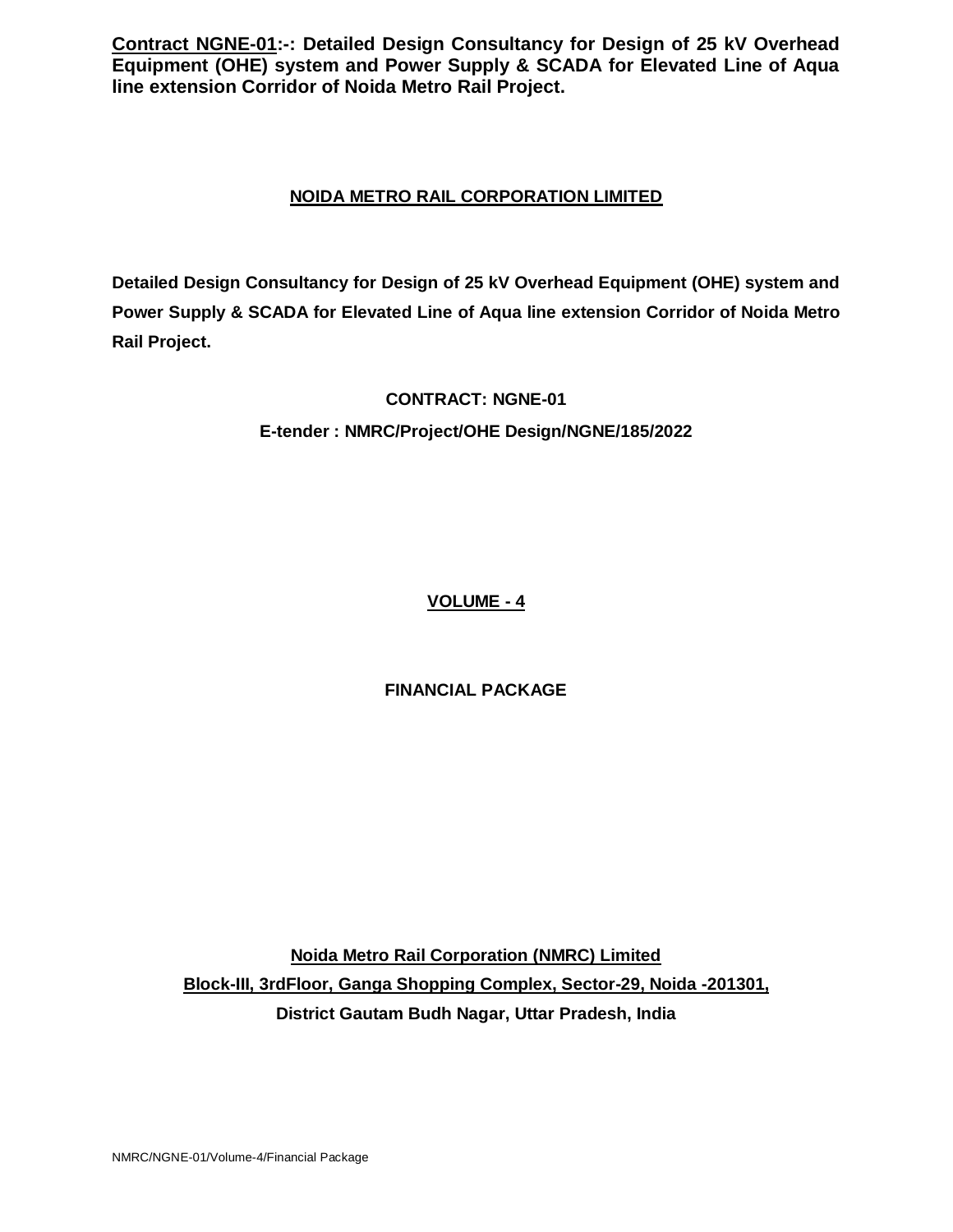# **APPENDIX-A**

# **Deleted**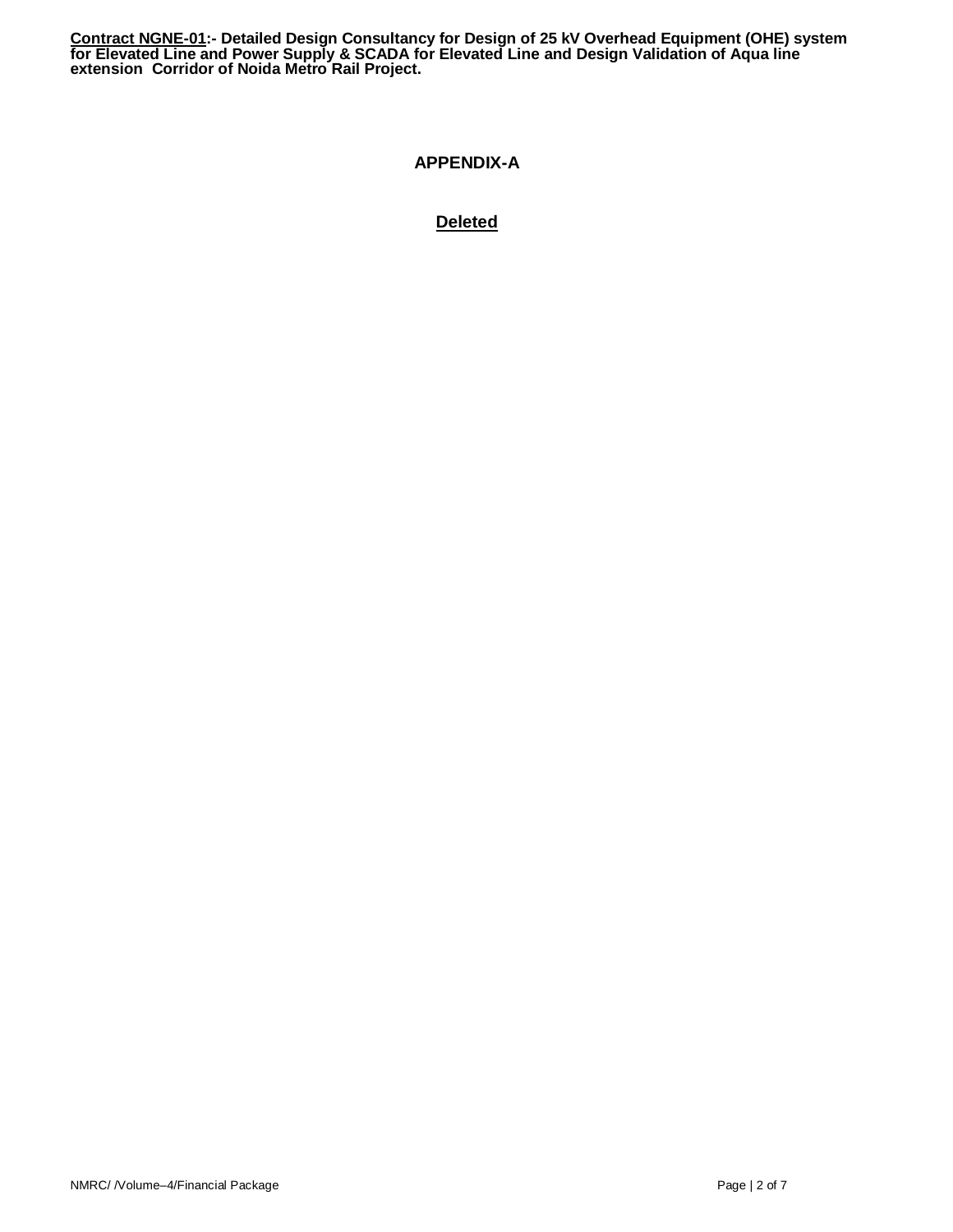# **APPENDIX-B**

## **Statement of Prices**

### **Statement No. 1 - Price of Activity I-A**

### **Activity I-A**

The Design of 25 kV Overhead Equipment (OHE) system and Power Supply & SCADA for Elevated line of Aqua line extension Corridor of Noida Metro Rail Project.

#### **Notes:**

- 1. All corridors should be quoted with same unit rates, else lowest unit rate quoted in any corridor will be considered for all corridors.
- 2. The Design works in Depot is included in the scope of works along with main lines.
- 3. Payment will be made as per Schedule of Payment given in Appendix-C and adjustments, if any as per GCC/SCC.
- 4. The price of various activities shall remain firm for variation of corridor length up to +/-1 km. For variation in corridor length beyond +/-1 km of corridor length, the amount will be calculated based on the quoted rates for the respective corridors.
- 5. Rates (both in FC & INR) for all items in this statement have to be filled by the tenderer in the financial bid and no cell should be left blank otherwise financial bid of the tenderer will be treated as incomplete and nonresponsive and shall be rejected. In case the tenderer wishes to quote in single currency then rate for the other currency should be filled as '0' (zero).

### **Statement No. 2 - Price of Activity I-B**

### **Deleted.**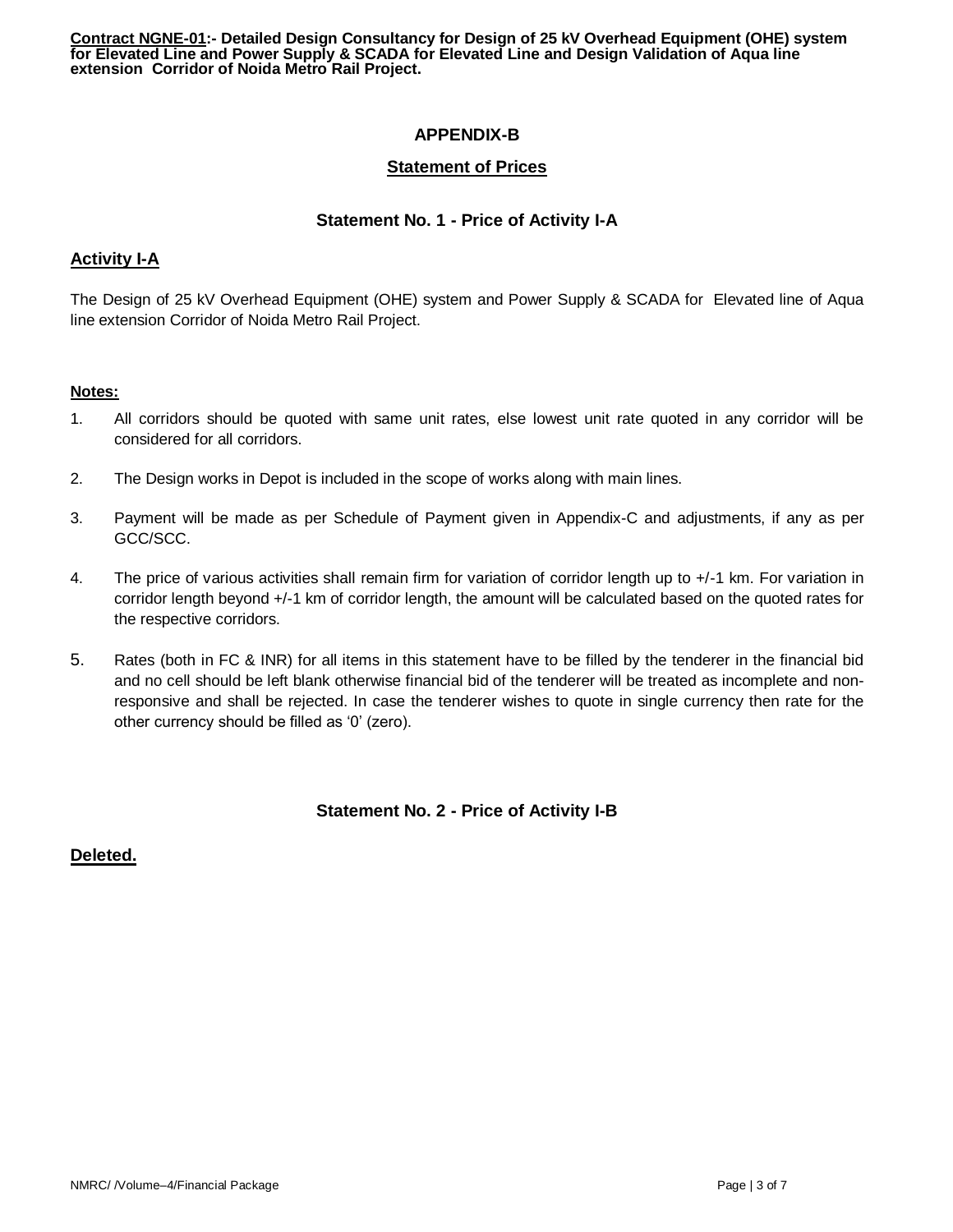## **Statement No. 3 - Price of Activity II**

#### **Activity II**

For attendance during construction (excluding attendance required for design review /clarifications etc.)

| S.<br>No.    | Description                        | Unit     | Quantity |  |  |
|--------------|------------------------------------|----------|----------|--|--|
|              | CPM / PM                           | Man days | 07       |  |  |
| 2            | Man days<br>Design Engineers<br>07 |          |          |  |  |
| Total = $14$ |                                    |          |          |  |  |

#### **Notes:**

- 1. The above quantity is for the Corridor as defined in clause 1.1.1 of NIT.
- 2. Rates (in INR) for all items in this statement have to be filled by the tenderer in the financial bid and no cell should be left blank otherwise financial bid of the tenderer will be treated as incomplete and nonresponsive and shall be rejected. In case the tenderer wishes to quote in single currency then rate for the other currency should be filled as '0' (zero).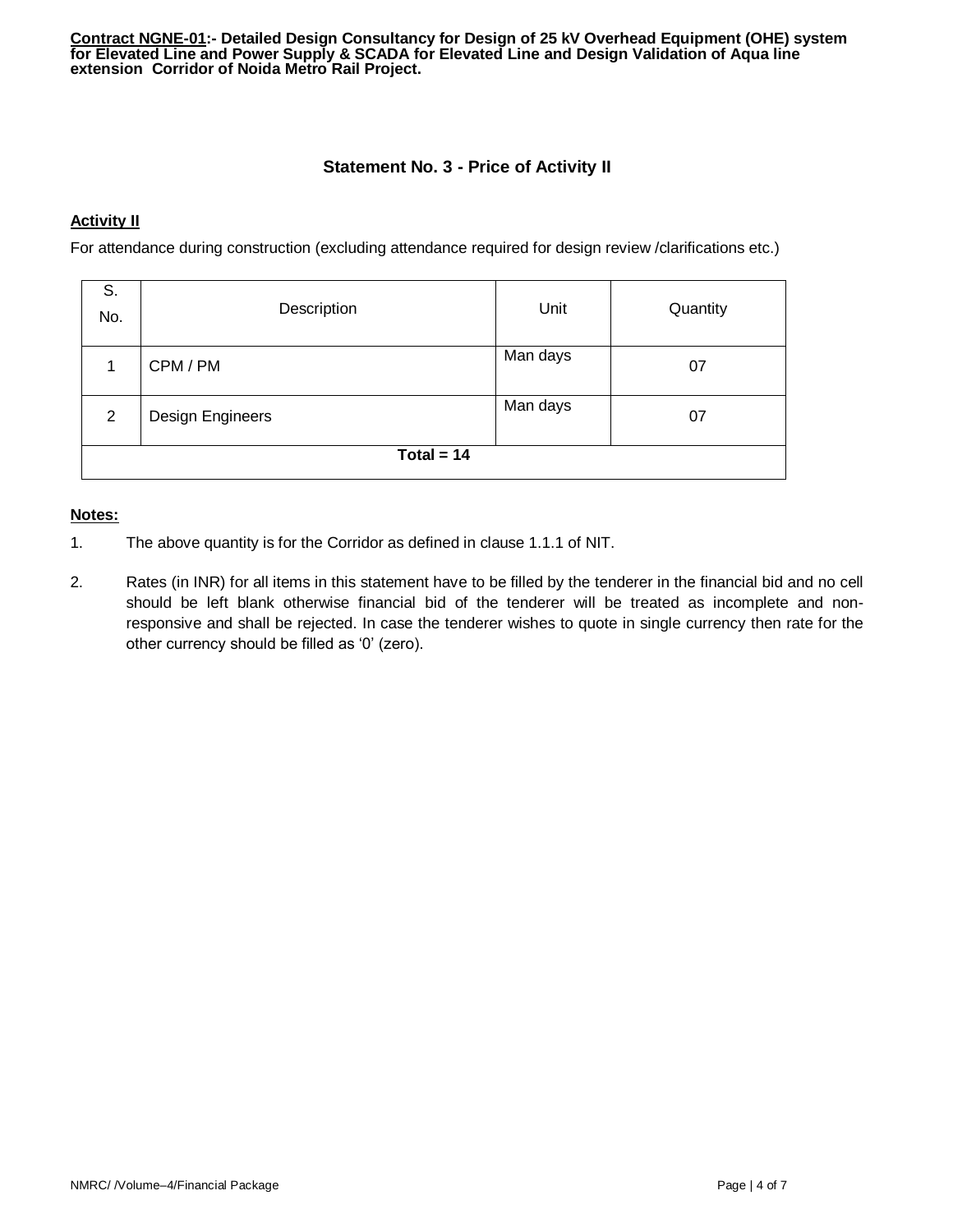| S.No           | <b>Activity Completed</b>                                                                                                                                                                                  | Stage<br>payment<br>$\%$ | Cumulative<br>Payment<br>$\%$ | Progress<br>Schedule<br>(Weeks from<br>date of<br>LOA/NTP) |
|----------------|------------------------------------------------------------------------------------------------------------------------------------------------------------------------------------------------------------|--------------------------|-------------------------------|------------------------------------------------------------|
| 1              | Mobilization of project team, Presentation<br>0f<br>Inception report and its acceptance by employer as<br>per section 6.1 of Volume-3 - Scope of Work.                                                     | 5%                       | 5%                            | 4                                                          |
| 2(a)           | Submission of study report of power supply<br>arrangement                                                                                                                                                  | 5%                       | 10%                           | $12^*$                                                     |
| 2(b)           | Acceptance of study report of power supply<br>arrangement                                                                                                                                                  | 5%                       | 15%                           |                                                            |
| 3(a)           | Submission of Final Design as per section 6.9 of<br>Volume-3 - Scope of Work.                                                                                                                              | 10%                      | 25%                           | 18                                                         |
| 3(b)           | Acceptance of Final Design as per section 6.9 of<br>Volume-3 - Scope of Work.                                                                                                                              | 10%                      | 35%                           |                                                            |
| $\overline{4}$ | of construction tender<br>Delivery<br>documents<br>complete for floating of tender as per scope of<br>work.                                                                                                | 25%                      | 60%                           | 26                                                         |
| 5              | of<br>Submission<br>documents for<br>construction<br>contractor & Good for construction drawing as per<br>section 6.11 of Volume-3 - Scope of Work.<br><b>Extending Support during Construction Period</b> | 10%                      | 70%                           | 48                                                         |
| 6              | Completion of installation of all equipments by OHE                                                                                                                                                        | 10%                      | 80%                           |                                                            |
|                | Contractor                                                                                                                                                                                                 |                          |                               |                                                            |
| $\overline{7}$ | Completion of Testing and Commissioning of all<br>equipments including SCADA by OHE Contractor.                                                                                                            | 10%                      | 90%                           |                                                            |
| 8              | Review of As Built Drawings/documents submitted<br>by the Construction Contractor and issue of No<br>Objection by DDC                                                                                      | 10%                      | 100%                          | 130                                                        |

# **APPENDIX-C (Schedule of Payments)**

### **Notes:**

- 1. **\*** Liquidated damages will apply at these stages @0.5% per week of the amount in Statement of Price No. 1 for respective corridor per week of delay.
- 2. Key dates of acceptance of reports/design submission are dependent upon submission of proper & complete document by DDC duly incorporating the comments/observations of Employer in time by the DDC.